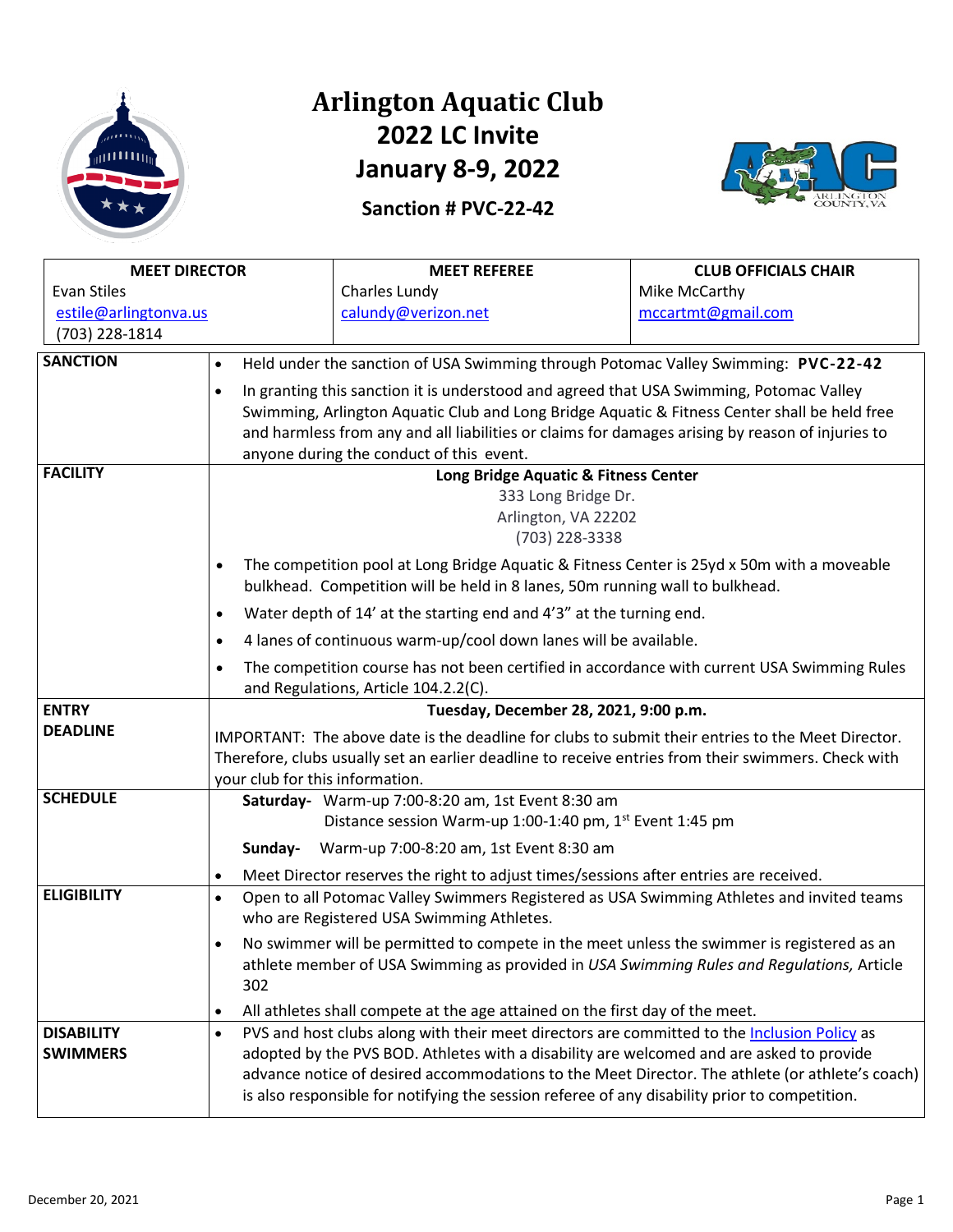| COVID-19                     | An inherent risk of exposure to COVID-19 exists in any public place where people are present.                                                                                                                                                                                                                                                                                                                                                                                                                                                                                                                                                                                                                                                                                                     |
|------------------------------|---------------------------------------------------------------------------------------------------------------------------------------------------------------------------------------------------------------------------------------------------------------------------------------------------------------------------------------------------------------------------------------------------------------------------------------------------------------------------------------------------------------------------------------------------------------------------------------------------------------------------------------------------------------------------------------------------------------------------------------------------------------------------------------------------|
| <b>CONSIDERATIONS</b>        | COVID-19 is a contagious disease that can lead to severe illness and death. According to the                                                                                                                                                                                                                                                                                                                                                                                                                                                                                                                                                                                                                                                                                                      |
|                              | Centers for Disease Control and Prevention, senior citizens and individuals with underlying                                                                                                                                                                                                                                                                                                                                                                                                                                                                                                                                                                                                                                                                                                       |
|                              | medical conditions are especially vulnerable.                                                                                                                                                                                                                                                                                                                                                                                                                                                                                                                                                                                                                                                                                                                                                     |
|                              | USA Swimming cannot prevent you (or your child(ren)) from becoming exposed to, contracting,<br>$\bullet$<br>or spreading COVID-19 while participating in USA Swimming sanctioned events. It is not possible<br>to prevent against the presence of the disease. Therefore, if you choose to participate in a USA<br>Swimming sanctioned event, you may be exposing yourself to and/or increasing your risk of<br>contracting or spreading COVID-19.                                                                                                                                                                                                                                                                                                                                                |
|                              | BY ATTENDING OR PARTICIPATING IN THIS COMPETITION, YOU VOLUNTARILY ASSUME ALL RISKS<br>$\bullet$<br>ASSOCIATED WITH EXPOSURE TO COVID-19 AND FOREVER RELEASE AND HOLD HARMLESS USA<br>SWIMMING, POTOMAC VALLEY SWIMMING, ARLINGTON AQUATIC CLUB, AND THE LONG<br>BRIDGE AQUATIC & FITNESS CENTER AND EACH OF THEIR OFFICERS, DIRECTORS, AGENTS,<br>EMPLOYEES OR OTHER REPRESENTATIVES FROM ANY LIABILITY OR CLAIMS INCLUDING FOR<br>PERSONAL INJURIES, DEATH, DISEASE OR PROPERTY LOSSES, OR ANY OTHER LOSS, INCLUDING<br>BUT NOT LIMITED TO CLAIMS OF NEGLIGENCE AND GIVE UP ANY CLAIMS YOU MAY HAVE TO<br>SEEK DAMAGES, WHETHER KNOWN OR UNKNOWN, FORESEEN OR UNFORESEEN, IN<br>CONNECTION WITH EXPOSURE, INFECTION, AND/OR SPREAD OF COVID-19 RELATED TO<br>PARTICIPATION IN THIS COMPETITION. |
|                              | We have taken enhanced health and safety measures for all attending this meet, however we<br>$\bullet$<br>cannot guarantee that you will not become infected with COVID-19. All attending this meet<br>must follow all posted instructions while in attendance. An inherent risk of exposure to COVID-19<br>exists in any public place where people are present. By attending this meet, you acknowledge<br>the contagious nature of COVID-19 and voluntarily assume all risks related to exposure to COVID-<br>19.                                                                                                                                                                                                                                                                               |
|                              | By choosing to attend this meet you agree to comply with all health and safety mandates and<br>$\bullet$<br>guidelines of USA Swimming, Potomac Valley Swimming, the Commonwealth of Virginia, and<br>Arlington County.                                                                                                                                                                                                                                                                                                                                                                                                                                                                                                                                                                           |
| COVID-19<br><b>PROTOCOLS</b> | Athletes should arrive and depart in their suits. Locker room use is minimized to emergency use<br>$\bullet$<br>only.                                                                                                                                                                                                                                                                                                                                                                                                                                                                                                                                                                                                                                                                             |
|                              | All attendees will enter the facility using the main/front door and proceed to the dry hallway.<br>$\bullet$<br>Swimmers, coaches, officials, and volunteers will enter the deck through the dry hallway. All<br>attendees will exit through the dry hallway and proceed to the main doors of the facility.                                                                                                                                                                                                                                                                                                                                                                                                                                                                                       |
|                              | Before entering the facility, participants are required to assess their own health for symptoms<br>$\bullet$<br>and exposure to COVID-19. Attendees will only be permitted entrance if answering "no" to the<br>following questions:                                                                                                                                                                                                                                                                                                                                                                                                                                                                                                                                                              |
|                              | Do you feel any of the symptoms that fall under the symptoms of COVID-19 (fever over<br>$\circ$<br>100.4, cough, shortness of breath, etc.)?                                                                                                                                                                                                                                                                                                                                                                                                                                                                                                                                                                                                                                                      |
|                              | Has anyone in your family been sick or diagnosed with COVID-19 in the last 14 days?<br>$\circ$                                                                                                                                                                                                                                                                                                                                                                                                                                                                                                                                                                                                                                                                                                    |
|                              | Has someone you've been in contact with been diagnosed with COVID-19 or been in<br>$\circ$<br>contact with someone who has within the past 14 days?                                                                                                                                                                                                                                                                                                                                                                                                                                                                                                                                                                                                                                               |
|                              | All attendees (athletes, coaches, officials, volunteers, spectators) must wear a mask to enter the<br>$\bullet$<br>facility and throughout the facility, with the exception of athletes when competing or warming<br>up/cooling down. Masks must be affixed to the face without hands and must cover the nose and<br>mouth.                                                                                                                                                                                                                                                                                                                                                                                                                                                                       |
|                              | All attendees should bring a filled, reusable (non-glass) water bottle to the meet.<br>$\bullet$                                                                                                                                                                                                                                                                                                                                                                                                                                                                                                                                                                                                                                                                                                  |
|                              | Athletes should bring a minimum of two masks and a container or waterproof type bag to place<br>$\bullet$<br>their mask in while swimming.                                                                                                                                                                                                                                                                                                                                                                                                                                                                                                                                                                                                                                                        |
|                              | Spectators will be permitted. Spectators must wear masks.<br>$\bullet$                                                                                                                                                                                                                                                                                                                                                                                                                                                                                                                                                                                                                                                                                                                            |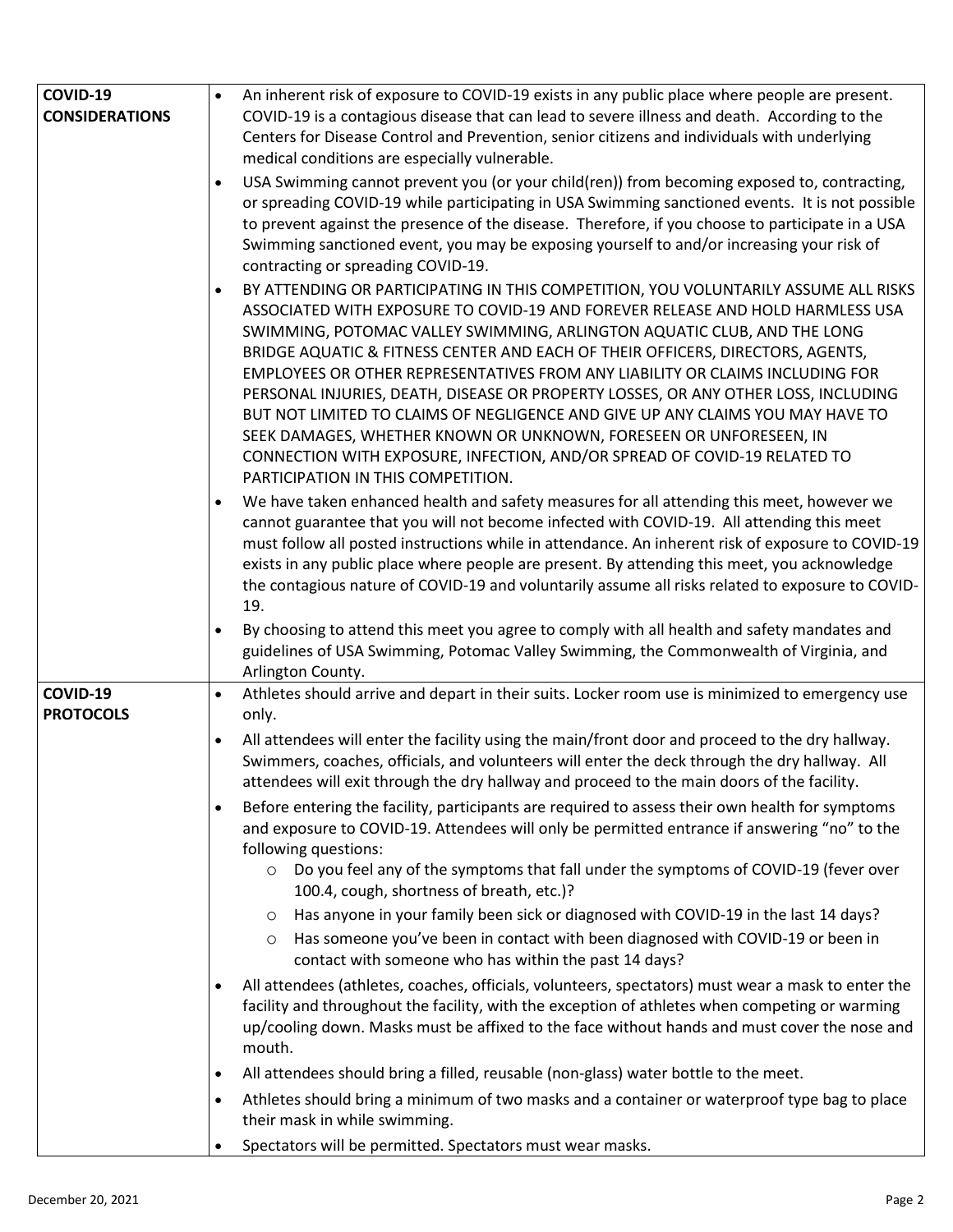|                      | $\bullet$              | Only swimmers, coaches, meet volunteers, and officials will be permitted on the pool deck.                                                                                                                                                                                                                                                                                                                                                                         |  |  |
|----------------------|------------------------|--------------------------------------------------------------------------------------------------------------------------------------------------------------------------------------------------------------------------------------------------------------------------------------------------------------------------------------------------------------------------------------------------------------------------------------------------------------------|--|--|
|                      | $\bullet$              | Each session will be limited to 150 swimmers. Total attendees (athletes, coaches, officials, and<br>volunteers) for each session is limited to 250.                                                                                                                                                                                                                                                                                                                |  |  |
|                      |                        | Swimmers will be assigned to a seating area on the pool deck or in half of the spectator<br>bleachers.                                                                                                                                                                                                                                                                                                                                                             |  |  |
|                      | $\bullet$              | All swimmers must remain in their designated area until they are called for their events, and they<br>must return to their area immediately following their event.                                                                                                                                                                                                                                                                                                 |  |  |
|                      | $\bullet$              | Swimmers will not be permitted into the building prior to their arrival time. Swimmers will<br>proceed to their assigned seating area, prepare to enter the pool, and follow marshals' and<br>coaches' directions to enter the pool while respecting social distancing guidelines.                                                                                                                                                                                 |  |  |
|                      | $\bullet$              | One-way traffic flow will be implemented. Swimmers will enter the deck area and proceed to<br>their assigned seating area. Swimmers will remain in their assigned team area until they are<br>ready to swim. Swimmers will walk around the pool on the spectator side of the pool to the<br>starting blocks. At the completion of their races, swimmers will exit the pool and walk around on<br>the scoreboard side of the pool to return to their assigned area. |  |  |
|                      | $\bullet$              | During warm-ups, swimmers will wear their masks until they reach their assigned warm up lane<br>and entry end and just before they enter the pool. They will place their mask in their waterproof<br>holder to store their mask while they swim. They will put their mask back on as soon as they exit<br>the pool.                                                                                                                                                |  |  |
|                      | $\bullet$              | During competition, swimmers will wear their masks until they reach the starting blocks. They<br>will place their mask in the mask holder to store their mask while they swim. They will put their<br>mask back on before leaving the starting area.                                                                                                                                                                                                               |  |  |
|                      | $\bullet$              | Staging for swimmers during competition will be:<br>Heat 1 is at the blocks and will swim<br>$\circ$                                                                                                                                                                                                                                                                                                                                                               |  |  |
|                      |                        | Heat 2 is staged behind the blocks, near the wall<br>$\circ$                                                                                                                                                                                                                                                                                                                                                                                                       |  |  |
|                      |                        | Heat 3 is staged against wall on the deep end of the pool by windows to lobby until<br>$\circ$<br>directed to move to where Heat 2 is standing (after Heat 1 has started and Heat 2 steps<br>forward to the starting blocks).                                                                                                                                                                                                                                      |  |  |
|                      | $\bullet$              | Entry and exit from continuous warm-up will be from the bleacher side of the pool.                                                                                                                                                                                                                                                                                                                                                                                 |  |  |
|                      | $\bullet$              | Limited hospitality may be offered for coaches and officials.                                                                                                                                                                                                                                                                                                                                                                                                      |  |  |
|                      |                        | Coaches, officials, and volunteers will use the multi-person bathrooms for restroom purposes.<br>Athletes will use the locker rooms for restroom purposes.                                                                                                                                                                                                                                                                                                         |  |  |
|                      | $\bullet$              | Any attendee (swimmer, coach, official, volunteer) not following the meet protocols will be<br>subject to immediate removal from the meet.                                                                                                                                                                                                                                                                                                                         |  |  |
|                      | $\bullet$              | We request that all attendees notify the appropriate meet director as soon as possible if they<br>have tested positive for COVID-19 or shown symptoms after attending the meet.                                                                                                                                                                                                                                                                                    |  |  |
| <b>TIMING SYSTEM</b> | $\bullet$              | Automatic timing (touchpads primary) will be used.                                                                                                                                                                                                                                                                                                                                                                                                                 |  |  |
| <b>RULES</b>         | $\bullet$              | Current USA Swimming rules shall govern this meet.                                                                                                                                                                                                                                                                                                                                                                                                                 |  |  |
|                      | $\bullet$<br>$\bullet$ | All applicable adults participating in or associated with this meet acknowledge that they are<br>subject to the provisions of the USA Swimming Minor Athlete Abuse Prevention Policy<br>("MAAPP"), and that they understand that compliance with the MAAPP policy is a condition of<br>participation in the conduct of this competition.<br>No on-deck USA Swimming registration is permitted.                                                                     |  |  |
|                      |                        |                                                                                                                                                                                                                                                                                                                                                                                                                                                                    |  |  |
|                      | $\bullet$              | In compliance with USA Swimming Rules and Regulations, the use of audio or visual recording<br>devices, including a cell phone is not permitted in the changing areas, rest rooms, or locker<br>rooms. Per PVS policy, the use of equipment capable of taking pictures (e.g., cell phones,<br>cameras, etc.) is banned from behind the starting blocks during the entire meet, including warm<br>up, competition and cool down periods.                            |  |  |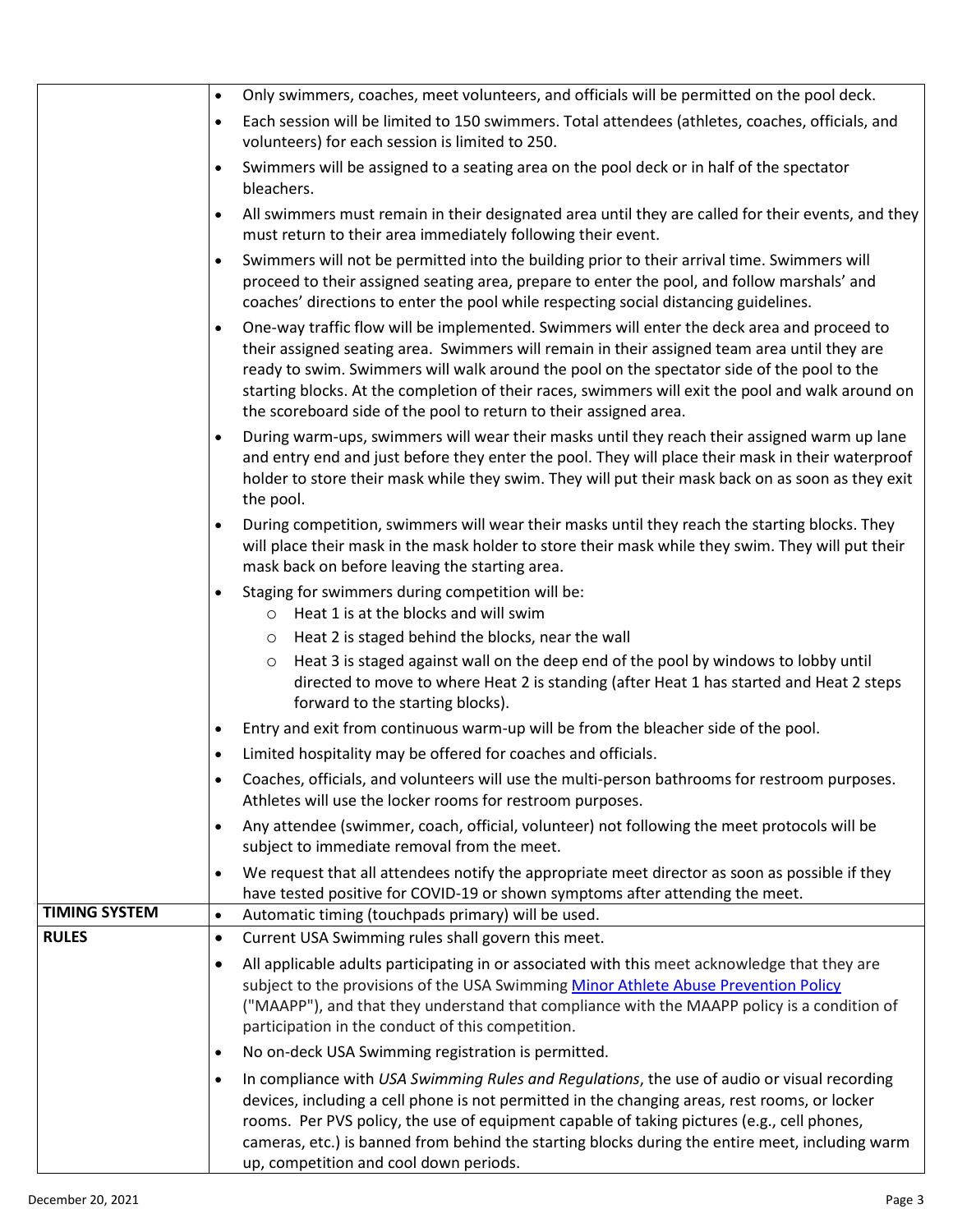|                                      | Deck changes are prohibited.<br>$\bullet$                                                                                                                                                                                                                                                                                                                                       |
|--------------------------------------|---------------------------------------------------------------------------------------------------------------------------------------------------------------------------------------------------------------------------------------------------------------------------------------------------------------------------------------------------------------------------------|
|                                      | Any swimmer entered in the meet must be certified by a USA Swimming member coach as being<br>$\bullet$<br>proficient in performing a racing start or must start each race from within the water. When<br>unaccompanied by a member-coach, it is the responsibility of the swimmer or the swimmer's<br>legal guardian to ensure compliance with this requirement.                |
|                                      | Operation of a drone or any other flying devices is prohibited over the venue (pools,<br>$\bullet$<br>athlete/coach areas, spectator areas and open ceiling locker rooms) any time athletes, coaches,<br>officials and/or spectators are present.                                                                                                                               |
|                                      | Dive-over starts will be used.<br>$\bullet$                                                                                                                                                                                                                                                                                                                                     |
|                                      | The Meet Director and the PVS Technical Committee reserve the right to limit events, heats,<br>$\bullet$<br>swimmers or adjust the format to conform with the 4-hour provision for sessions that include 12<br>& U events per Rule 205.3.1F.                                                                                                                                    |
| <b>EVENT RULES</b>                   | Each swimmer will be allowed to swim three (3) individual events per morning session and one<br>$\bullet$<br>(1) event in the distance session for a maximum of seven (7) for the meet.                                                                                                                                                                                         |
|                                      | All events are timed finals.<br>$\bullet$                                                                                                                                                                                                                                                                                                                                       |
|                                      | NT entries are permitted.<br>$\bullet$<br>Swimmers must provide their own timers and counters (if desired) for the 800 and 1500<br>$\bullet$<br>freestyle.                                                                                                                                                                                                                      |
|                                      | Deck entries will be accepted in empty lanes. No new heats will be created.<br>$\bullet$                                                                                                                                                                                                                                                                                        |
| <b>POSITIVE CHECK IN</b>             | 400 IM, 400 Free, 800 Free, 1500 Free are positive check in events.<br>$\bullet$                                                                                                                                                                                                                                                                                                |
|                                      | Check in for 400 IM and 400 Free will be by 7:45 a.m. each day.<br>$\bullet$                                                                                                                                                                                                                                                                                                    |
|                                      | Check in for the 800 and 1500 Free will be by 1:20 p.m. on Saturday.<br>$\bullet$                                                                                                                                                                                                                                                                                               |
| <b>WARM-UP</b>                       | Swimmers who do not check in will not be seeded into the event.<br>$\bullet$<br>The prescribed PVS warm-up procedures and safety policies will be followed. Open Warm up.                                                                                                                                                                                                       |
|                                      | $\bullet$<br>$\bullet$                                                                                                                                                                                                                                                                                                                                                          |
|                                      | Four (4) lanes of continuous warm-up/cool down will be available. Coaches must supervise<br>swimmers while in the warm up/warm down area.                                                                                                                                                                                                                                       |
| <b>SUPERVISION</b>                   | Coaches are responsible for the conduct of their swimmers and cleaning up for their team areas.<br>$\bullet$                                                                                                                                                                                                                                                                    |
| <b>SEEDING</b>                       | All individual events 200 m and shorter will be pre-seeded.<br>$\bullet$                                                                                                                                                                                                                                                                                                        |
|                                      | LC times are conforming times. Coaches can enter estimated converted times.<br>$\bullet$                                                                                                                                                                                                                                                                                        |
| <b>SCORING</b>                       | This meet will not be scored.<br>$\bullet$                                                                                                                                                                                                                                                                                                                                      |
| <b>AWARDS</b>                        | No awards at this meet<br>$\bullet$                                                                                                                                                                                                                                                                                                                                             |
| <b>PROGRAMS</b>                      | Meet programs will be available for spectators at no cost. The meet will be available on Meet<br>$\bullet$<br>Mobile.                                                                                                                                                                                                                                                           |
| <b>CREDENTIALS</b>                   | Parents not working the meet as a deck official, volunteer timer or other position are not<br>$\bullet$<br>permitted on deck. Only athletes, USA Swimming certified coaches, certified deck officials, and<br>certified Marshals will be permitted on the deck. Coaches, Officials, and Marshals should have<br>proof of active USA Swimming membership with them at all times. |
| <b>SPECTATOR ENTRY</b><br><b>FEE</b> | There will be no spectator entry fee. Spectators are permitted and must wear masks.<br>$\bullet$                                                                                                                                                                                                                                                                                |
| <b>OFFICIALS</b>                     | Each participating club is requested to provide at least one table worker or official (Referee<br>$\bullet$<br>Starter, Chief Judge or Stroke & Turn Judge) per session if entering 25 or more splashes.                                                                                                                                                                        |
|                                      | Officials interested in volunteering should contact Mike McCarthy mccartmt@gmail.com, AAC<br>$\bullet$<br>Officials Chair.                                                                                                                                                                                                                                                      |
|                                      | Officials volunteering for this meet should sign in at the recording table prior to the start of<br>$\bullet$<br>warm-ups. Certified officials who have not previously volunteered should contact the referee<br>upon arrival to make their services available. A comprehensive officials briefing will precede<br>each session during warm-ups.                                |
| <b>TIMERS</b>                        | Participating clubs are requested to provide timers in proportion to their entries. One timer is<br>$\bullet$                                                                                                                                                                                                                                                                   |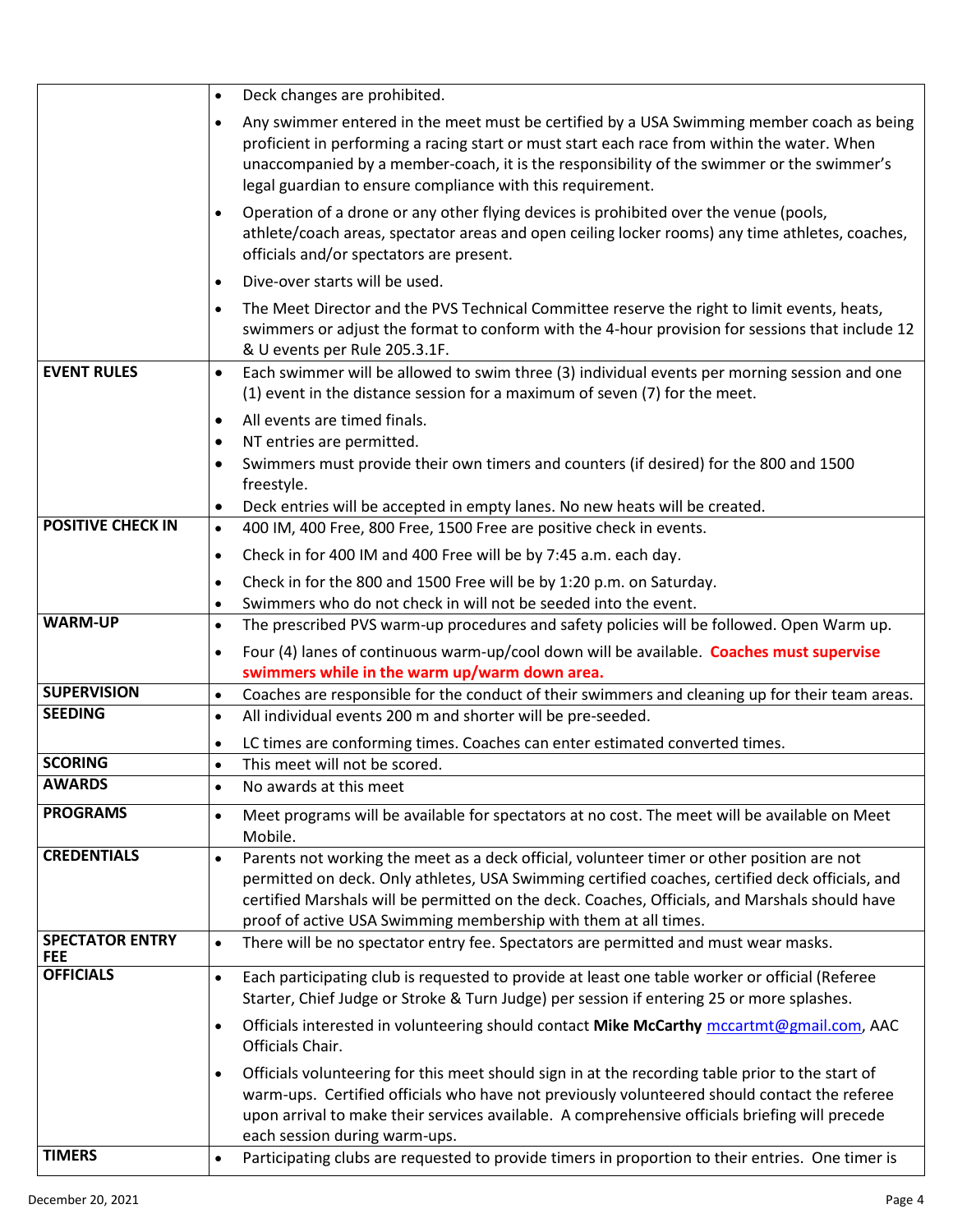| requested<br>25 entries.<br>sted for each 25<br>$\mathcal{L}$<br>. |
|--------------------------------------------------------------------|
|                                                                    |

 $\overline{\phantom{a}}$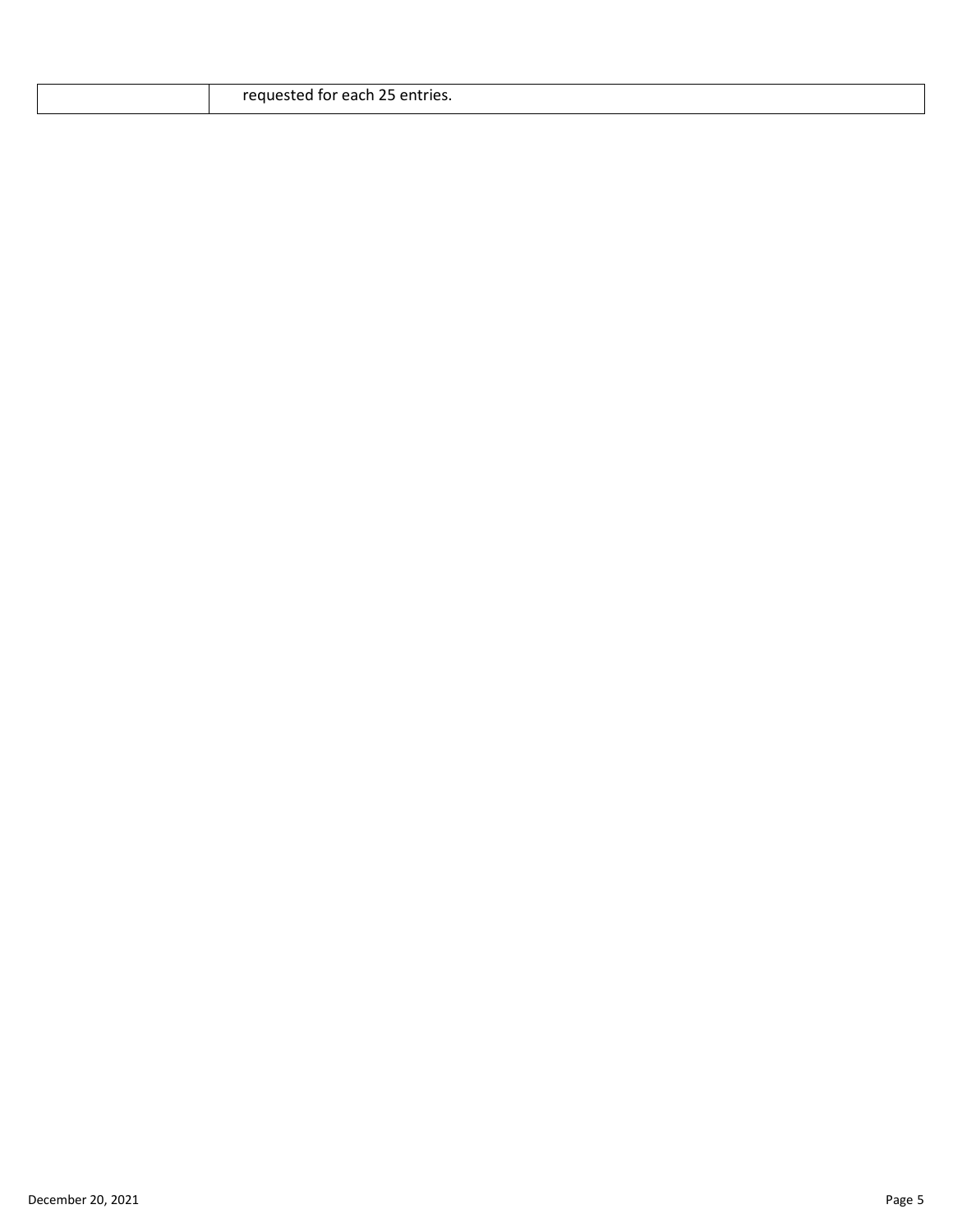| <b>ENTRY PROCEDURES</b> | Entries should be submitted by email to the Meet Director.<br>$\bullet$                                                                                                                                                                                                                               |  |  |
|-------------------------|-------------------------------------------------------------------------------------------------------------------------------------------------------------------------------------------------------------------------------------------------------------------------------------------------------|--|--|
|                         | Include in the subject of the email, "2022 AAC LC Invite - ****" with the club's initials in place of<br>$\bullet$<br>the asterisks. If your club submits multiple entry files include training site in the subject of the<br>email.                                                                  |  |  |
|                         | Include in entry email: entry file, report of entries by name, report of entries by event.<br>$\bullet$                                                                                                                                                                                               |  |  |
|                         | In the body of your email provide entry numbers (girls, boys, totals), contact information (email,<br>$\bullet$<br>phone, officials contact).                                                                                                                                                         |  |  |
|                         | Entries directly from individual team members will not be accepted.<br>$\bullet$                                                                                                                                                                                                                      |  |  |
|                         | Entries by phone or fax will not be accepted.<br>$\bullet$                                                                                                                                                                                                                                            |  |  |
|                         | The Meet Director will acknowledge receipt by return email within 24 hours. If<br>$\bullet$<br>acknowledgement is not received in a timely manner, please contact the Meet Director.                                                                                                                  |  |  |
|                         | Any club that enters an unregistered or improperly registered athlete, falsifies an entry in any<br>$\bullet$<br>way, or permits an unregistered coach to represent them will be fined the sum of \$100 by PVS<br>and no further entries will be accepted from that club until the said fine is paid. |  |  |
| <b>ENTRY FEES</b>       | Per Swimmer Surcharge: \$3.00                                                                                                                                                                                                                                                                         |  |  |
|                         | Individual event fee: \$6.00<br>Deck entries: \$10.00                                                                                                                                                                                                                                                 |  |  |
|                         | Make checks payable to AAC Boosters. Checks may be mailed to:<br>$\bullet$                                                                                                                                                                                                                            |  |  |
|                         | <b>AAC Boosters</b><br>PO Box 7510<br>Arlington, VA 22207                                                                                                                                                                                                                                             |  |  |
|                         | Entry fees are due with meet entry. Unpaid fees will be reported to the PVS Administrative Office<br>$\bullet$<br>at the conclusion of the meet.                                                                                                                                                      |  |  |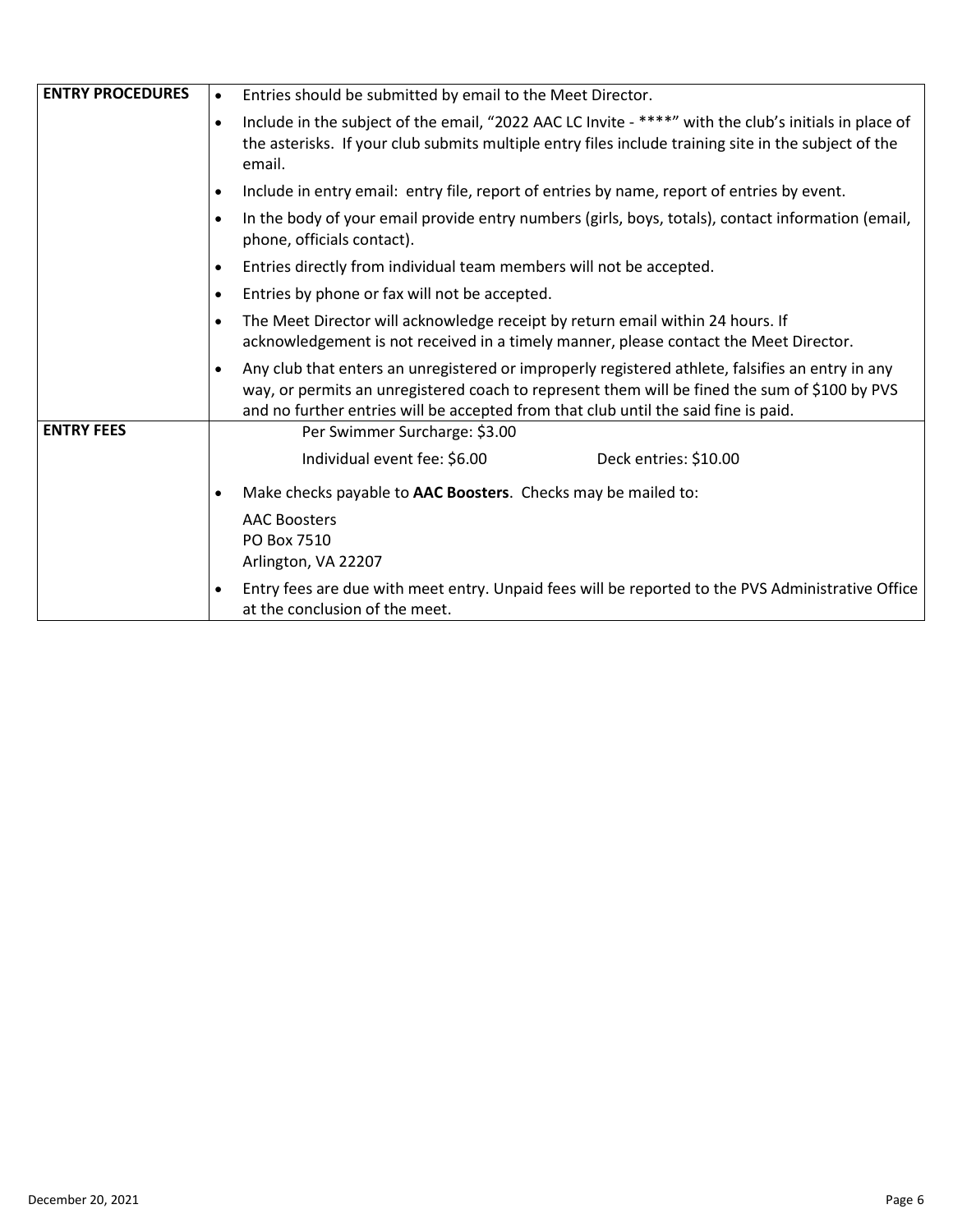

# **2022 AAC LC Invite**

#### **Saturday, January 8, 2022**

**Session 1: Warm-up 7:00 – 8:20 am, 1st Event 8:30 am** 

| Girls<br>Event # | Events                                 | <b>Boys</b><br>Event # |
|------------------|----------------------------------------|------------------------|
| 1                | Senior 400 meter IM*                   | 2                      |
| 3                | Senior 100 meter Backstroke            | 4                      |
| 5                | Senior 200 meter Freestyle             | 6                      |
| 7                | Senior 200 meter Breaststroke          | 8                      |
| 9                | Senior 100 meter Butterfly             | 10                     |
| 11               | Senior 50 meter Freestyle              | 12                     |
|                  | *Positive Check in closes at 7:45 a.m. |                        |

#### **Session 2: (Distance) Warm-up 1:00 - 1:40 pm, 1st Event 1:45 pm**

| 25                                                       | Senior Mixed 800 meter Freestyle*  |  |  |
|----------------------------------------------------------|------------------------------------|--|--|
| 26                                                       | Senior Mixed 1500 meter Freestyle* |  |  |
| *Positive Check in closes at 1:20 p.m.                   |                                    |  |  |
| * 800 and 1500 Free will need to provide own counter and |                                    |  |  |
| timer.                                                   |                                    |  |  |